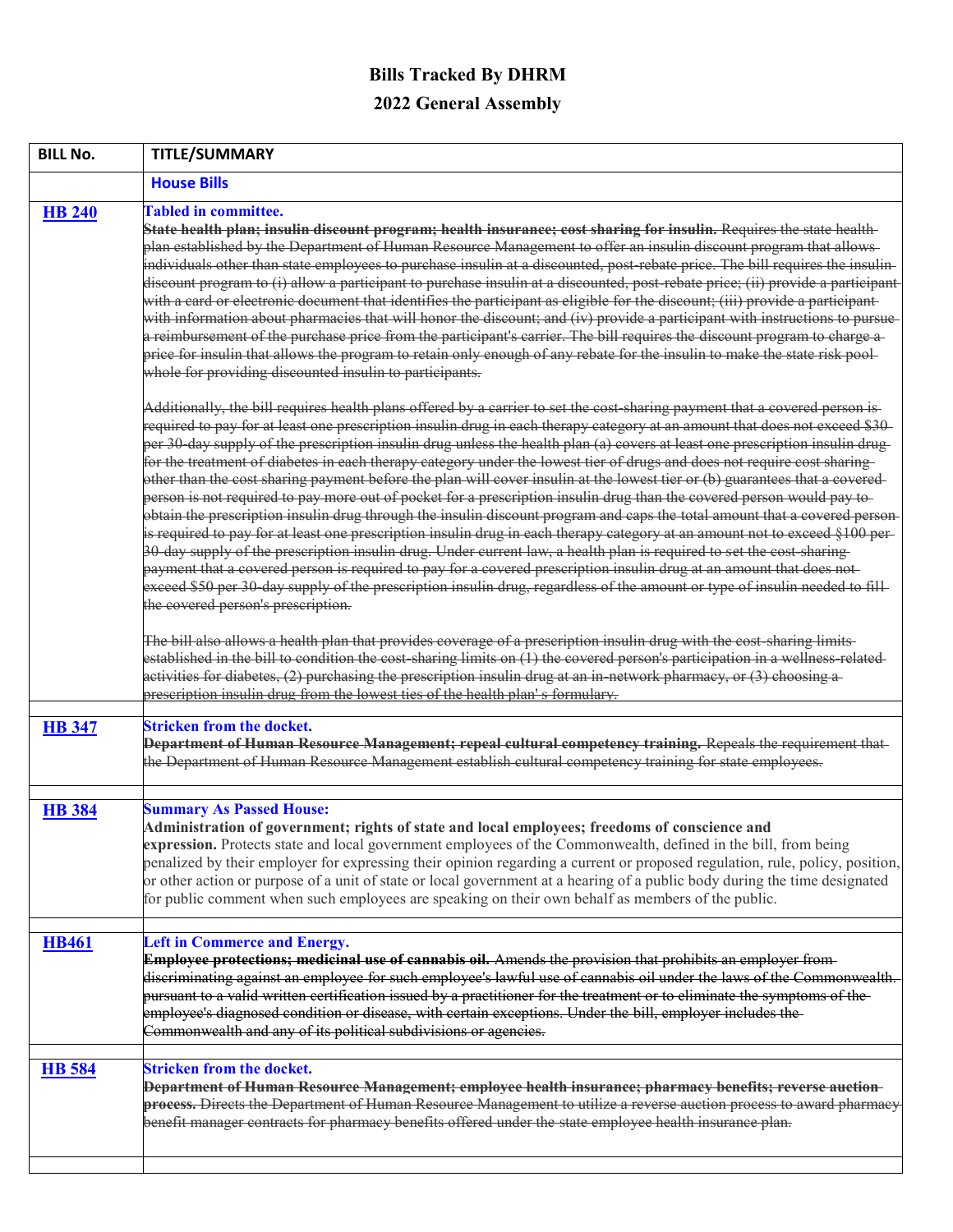| <b>HB</b> 757  | <b>Stricken from the docket.</b>                                                                                                                                                                                                                   |
|----------------|----------------------------------------------------------------------------------------------------------------------------------------------------------------------------------------------------------------------------------------------------|
|                | Employment; anti-harassment training requirement. Requires each employer with five or more employees, including                                                                                                                                    |
|                | the Commonwealth and its political subdivisions, to provide training regarding sexual harassment and workplace-                                                                                                                                    |
|                | discrimination by January 1, 2023. The bill includes specific training requirements for supervisory and nonsupervisory-                                                                                                                            |
|                | employees, seasonal and temporary employees who are hired to work for less than six months, and migrant and seasonal                                                                                                                               |
|                | agricultural workers. The training required under the bill must be provided by an educator or human resources-                                                                                                                                     |
|                | professional and must include a method for employees to electronically save a certificate of completion. The bill requires                                                                                                                         |
|                | the Department of Labor and Industry to make online training courses available on its website by January 1, 2023.                                                                                                                                  |
|                |                                                                                                                                                                                                                                                    |
| <b>HB</b> 970  | <b>Summary as Passed House:</b>                                                                                                                                                                                                                    |
|                | Public agencies; privacy of personal information; penalty. Provides that public agencies shall not request personal<br>information, defined in the bill, from (i) any individual or any entity organized under $\S 501(c)$ of the Internal Revenue |
|                | Code or (ii) any bidder, offeror, or contractor of an agency. The bill prohibits such public agencies from disclosing                                                                                                                              |
|                | personal information without the express, written permission of every individual who is identifiable from the potential                                                                                                                            |
|                | release of such personal information, including individuals identifiable as members, supporters, or volunteers of, or                                                                                                                              |
|                | donors to, the agency. The bill exempts the Campaign Finance Disclosure Act of 2006 from the requirements that public                                                                                                                              |
|                | agencies protect personal information and refrain from requesting personal information.                                                                                                                                                            |
|                |                                                                                                                                                                                                                                                    |
|                |                                                                                                                                                                                                                                                    |
| <b>HB</b> 1015 | <b>Continued to 2023 in Courts of Justice Committee.</b>                                                                                                                                                                                           |
|                | Workplace violence protective orders. Provides that an employer may petition the court for a preliminary protective<br>order or a protective order to protect the health and safety of its employees. The bill provides that the venue for a       |
|                | workplace violence protective order is the jurisdiction where the workplace is located from which the petitioner seeks to                                                                                                                          |
|                | have the respondent prohibited.                                                                                                                                                                                                                    |
|                |                                                                                                                                                                                                                                                    |
|                | Laid on the table in subcommittee.                                                                                                                                                                                                                 |
| <b>HB1020</b>  | Secretary of Administration; state agencies; telecommuting and alternative work schedules policy; application to                                                                                                                                   |
|                | otherwise qualified persons with a disability. Provides that the statewide telecommuting and alternative work schedule                                                                                                                             |
|                | policy established by the Secretary of Administration and such policies developed by each state agency, as required by-                                                                                                                            |
|                | the statewide policy, shall specify that it is an unlawful discriminatory practice for a state agency to refuse to allow an-                                                                                                                       |
|                | otherwise qualified person with a disability to telecommute or participate in alternative work schedules as a form of                                                                                                                              |
|                | reasonable accommodation. The bill also requires the Secretary to convene an interagency work group to identify model-                                                                                                                             |
|                | policies from both the public and private sector, to be made publicly available for all businesses in the Commonwealth,                                                                                                                            |
|                | that enable persons with disabilities to participate in the Commonwealth's workforce through telecommuting and-                                                                                                                                    |
|                | alternative work schedules. Finally, the bill (i) prohibits state agencies from including the number of otherwise qualified-                                                                                                                       |
|                | persons with a disability who are allowed to telecommute as a form of reasonable accommodation in annual percentage-                                                                                                                               |
|                | targets for the number of positions eligible for telecommuting or alternative work schedules and (ii) requires state-                                                                                                                              |
|                | agencies, in their report to the Secretary on the status and efficiency of telecommuting and participating in alternative-                                                                                                                         |
|                | work schedule and with regard to specific related budget requests, to separately identify such required information and                                                                                                                            |
|                | data for (a) otherwise qualified persons with a disability who telecommute as a form of reasonable accommodation and                                                                                                                               |
|                | (b) all other eligible employees.                                                                                                                                                                                                                  |
|                |                                                                                                                                                                                                                                                    |
| <b>HB1162</b>  | <b>Summary as Passed House:</b>                                                                                                                                                                                                                    |
|                | Health insurance; discrimination prohibited against covered entities and contract pharmacies. Prohibits carriers                                                                                                                                   |
|                | and pharmacy benefits managers from discriminating in the requirements, exclusions, terms, or other conditions imposed                                                                                                                             |
|                | on a covered entity or contract pharmacy on the basis that the entity or pharmacy is operating under the 340B Program of                                                                                                                           |
|                | the federal Public Health Service Act. The bill also prohibits a carrier or pharmacy benefits manager from interfering in a                                                                                                                        |
|                | covered individual's right to choose a contract pharmacy or covered entity.                                                                                                                                                                        |
|                |                                                                                                                                                                                                                                                    |
|                | <b>Senate Bills</b>                                                                                                                                                                                                                                |
| <b>SB 264</b>  | <b>Stricken at request of patron.</b>                                                                                                                                                                                                              |
|                | Collective bargaining for public employees. Provides for collective bargaining by public employees. The bill creates-                                                                                                                              |
|                | the Public Employee Relations Board, which will determine appropriate bargaining units and provide for certification and                                                                                                                           |
|                | decertification elections for exclusive bargaining representatives of state employees and local government employees.                                                                                                                              |
|                | The measure requires public employers and employee organizations that are exclusive bargaining representatives to meet                                                                                                                             |
|                | at reasonable times to negotiate in good faith with respect to wages, hours, and other terms and conditions of                                                                                                                                     |
|                | employment. The measure repeals a provision enacted in 2013 that declares that, in any procedure providing for the-                                                                                                                                |
|                | designation, selection, or authorization of a labor organization to represent employees, the right of an individual                                                                                                                                |
|                | employee to vote by secret ballot is a fundamental right that shall be guaranteed from infringement.                                                                                                                                               |
|                |                                                                                                                                                                                                                                                    |